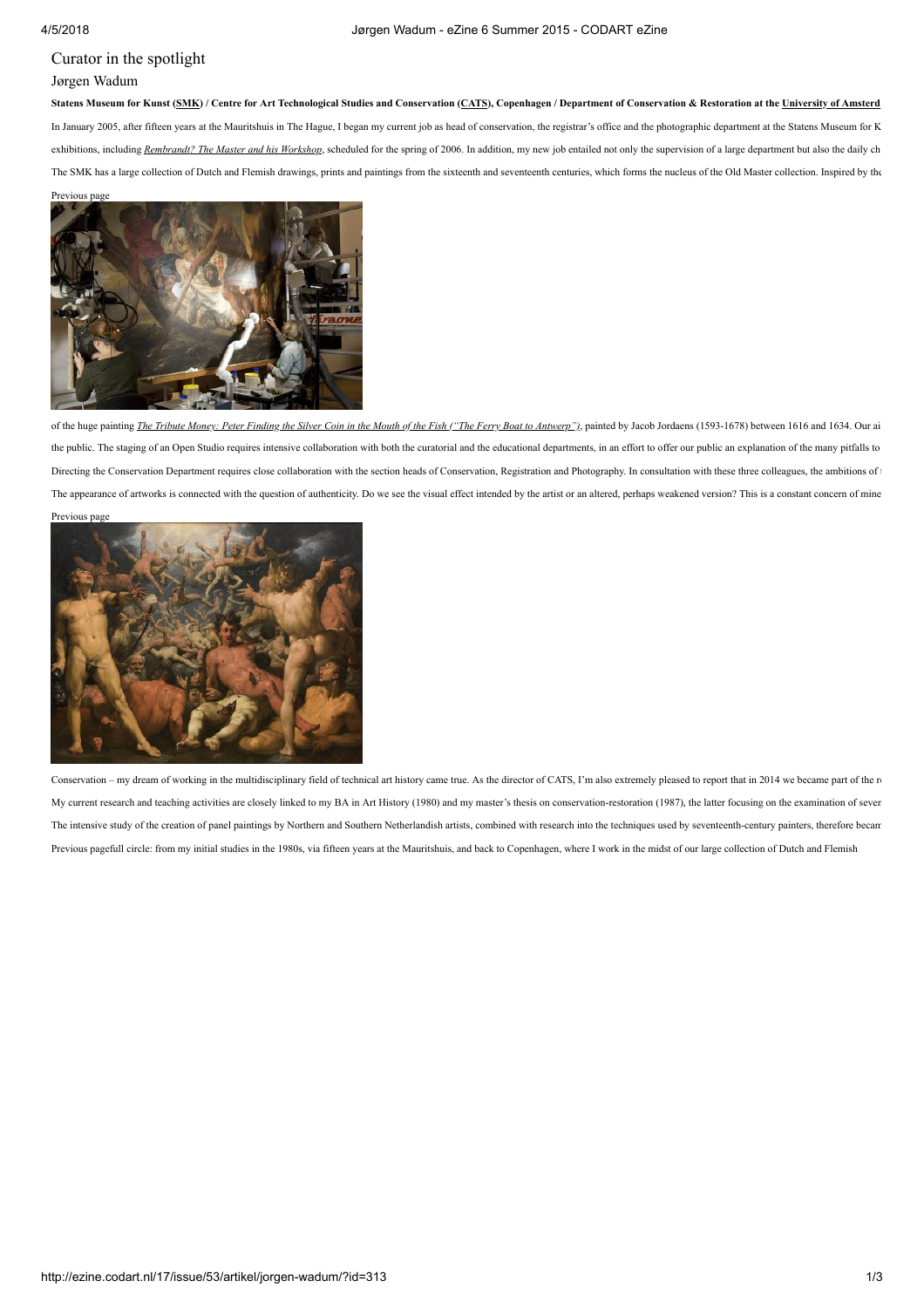

paintings, many of which can be traced to royal acquisitions made directly from artists' studios in the Netherlands in the early seventeenth century.

The backs of the panels and copper plates used as supports for paintings contain much significant information that merits documentation. Since my first exhibition of "reversed" paintings in 1987, a har individual panel makers were presented in Looking through [Paintings](http://www.archetype.co.uk/publication-details.php?id=94), but it is our ambition to make this vast amount of material available digitally, to enable future researchers to study panel marks vi Previous page My research – from "The Structural Conservation of Panel Paintings" (1998), a symposium on the making of panel paintings held at the J. Paul Getty [Museum](http://www.codart.nl/291/institutions/details/?institution_id=105), to their recent [Panel](http://www.getty.edu/conservation/our_projects/education/panelpaintings/) Paint My previous working environment at the [Mauritshuis](http://www.mauritshuis.nl/) thus offered ample opportunity to collaborate with professionals - including many unaffiliated with the museum - to advance the understanding an



restoration of Rembrandt's great [Anatomy](http://www.mauritshuis.nl/en/explore/the-collection/artworks/the-anatomy-lesson-of-dr-nicolaes-tulp-146/) Lesson of Dr. Nicolaes Tulp of 1632, which was carried out in close collaboration with Petria [Noble,](http://www.codart.nl/108/persons/details/?person_id=1494) then conservator at the Mauritshuis (now Head of Painti Previous pagethe splendor of the painting and the artist's technique, but also marked the beginning of important – and eventually formalized – scientific collaboration with Prof. Jaap Boon and his resea Through my current directorships of the conservation department of the SMK and the research infrastructure of CATS, as well as my professorship at the University of Amsterdam, I wish to initiate and